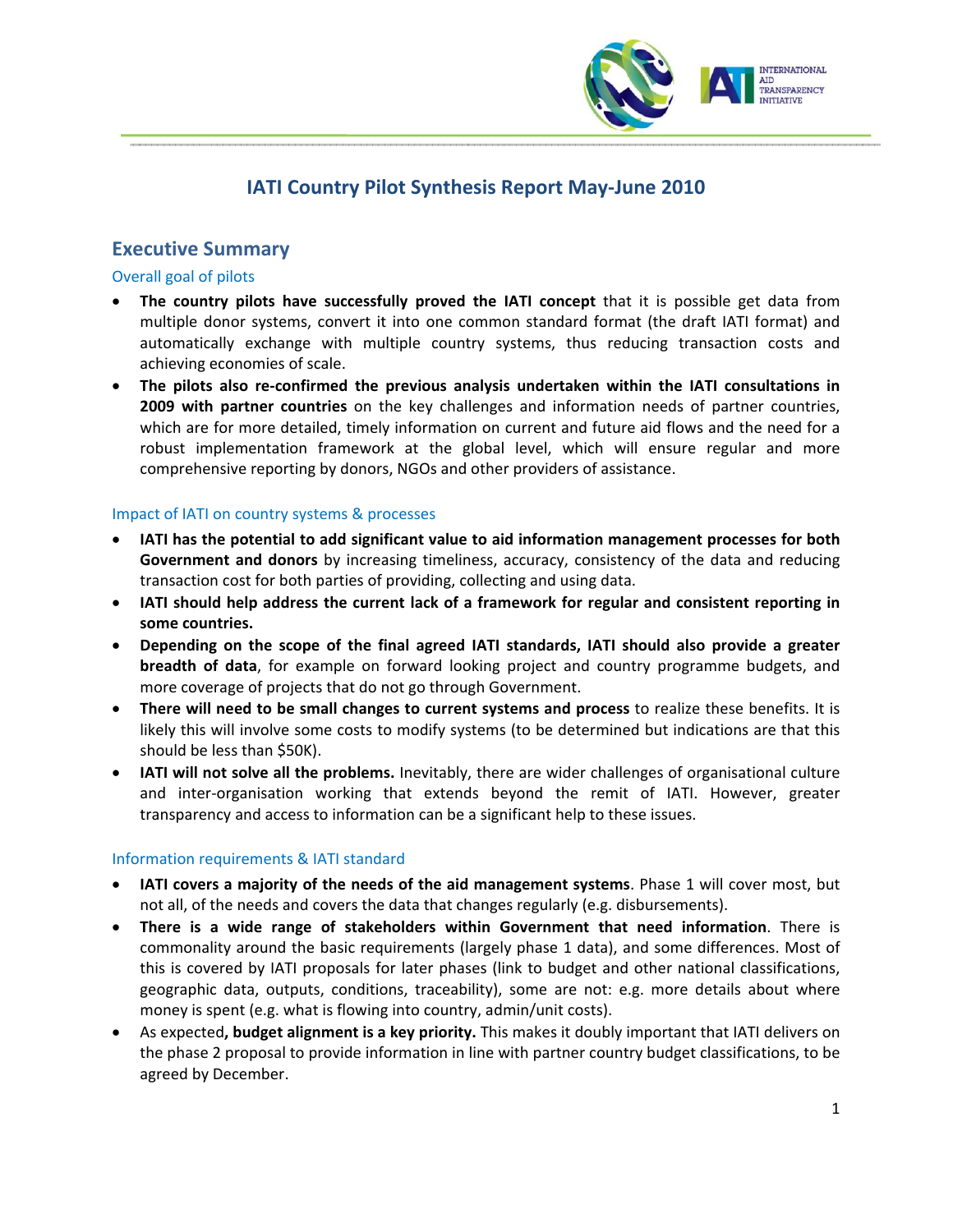

#### Donor data

- **Most IATI phase 1 data is available in donor systems.**
- **Most donor systems do not have later phase data**, but donors are currently reporting it manually (geographic data, country specific classifications).
- **There is very little awareness of IATI** within country donor offices.

## Data Compatibility & Quality

- **Projects in donor systems are aligned with projects in country systems.**
- **There are some minor definitional and compatibility issues** for both donor data and IATI proposals that need to be looked at further.
- **The data held within donor and country system are consistent**. Differences are due to irregular update schedules. Data held within HQ systems are considered to be the most up-to-date and definitive source.

# **Background**

IATI aims to deliver on aid transparency commitments made in Accra High Level Forum for Aid Effectiveness by agreeing standards for the publication of aid information to create a step change in availability and accessibility of data on aid flows<sup>1</sup>[.](#page-1-0) The primary goal is to meet the information needs of stakeholders in partner countries<sup>2</sup>[.](#page-1-1)

In order to test proposals for the IATI standard, the IATI TAG secretariat undertook four pilot missions during May and June to Malawi, DRC, Rwanda and Colombia<sup>[3](#page-1-2)</sup>. We also conducted a desk-based study based on the Cambodia AIMS. Two additional pilots will be undertaken in Burkina Faso (28 June – 01 July) and Sri Lanka (5‐9 July)

The objectives for the missions were to

- 1. Conduct a technical proof of concept to assess feasibility of:
	- o Developing a common data format for multiple donor's data based on the draft IATI standard
	- o Automating data exchange between donor and country systems using the IATI standard.
- 2. Identify the opportunities and impact and of adopting such a standard on country processes to learn lessons about:

<span id="page-1-0"></span>  $1$  More information on IATI can be found www.aidtransparency.net

<span id="page-1-1"></span> $2$  See the overview of the partner country consultations that took place in 2009

<span id="page-1-2"></span><sup>&</sup>lt;sup>3</sup> The Colombia pilot was in progress during the writing of this report. While some of the emerging findings are included, it might not reflect the final assessment.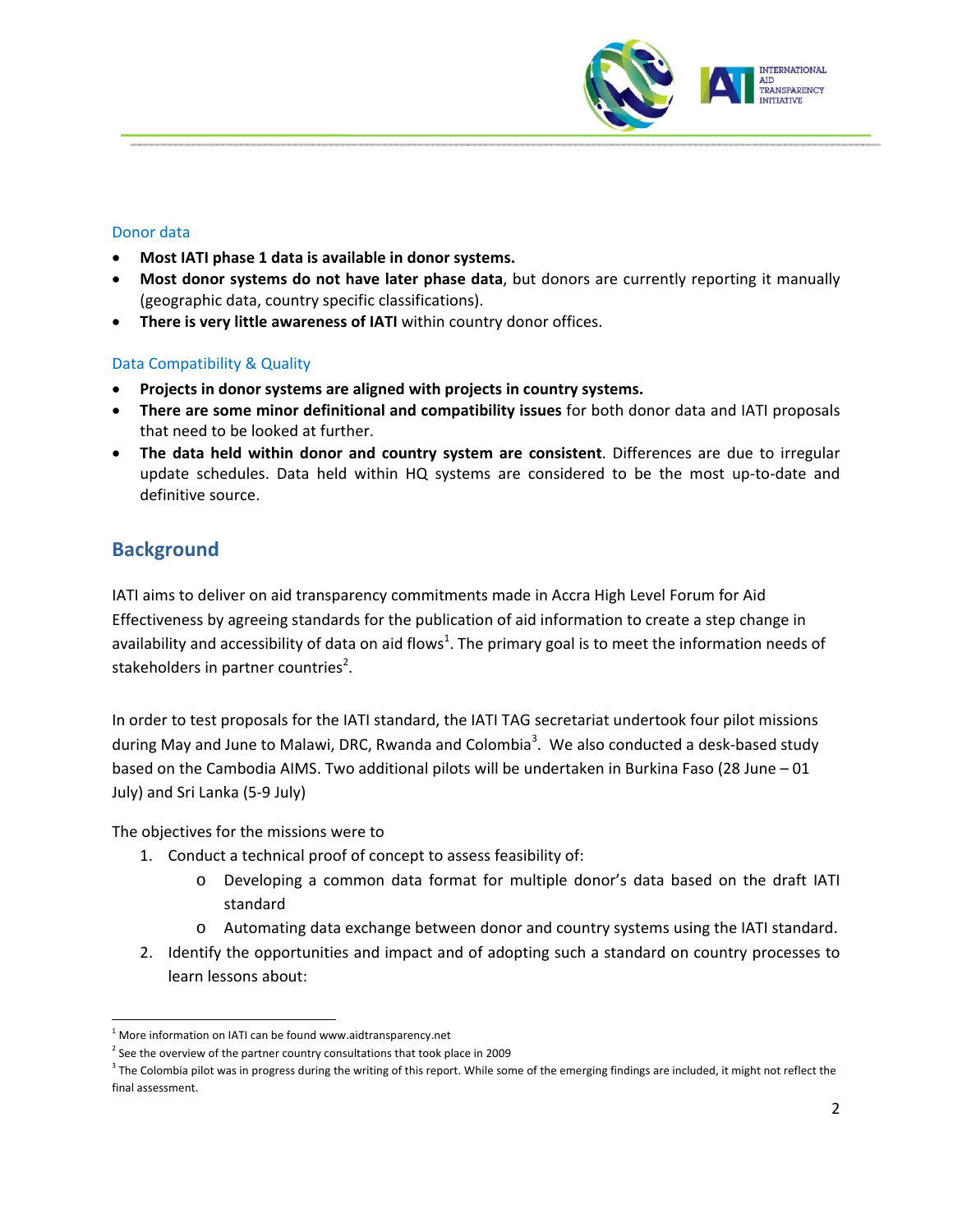

- o the requirements of partner country Government stakeholders, including aid management budget, and line ministry systems
- $\circ$  the compatibility of data held within donor systems, the proposed IATI standard and the requirements of partner country
- o the impact of IATI on existing partner country and donor processes and systems.

## **Approach**

Before the country visits we identified the main information requirements of the Government aid management system for the data exchange and requested an export of data from donor systems. We received data from UK, UNDP, World Bank (all pilots), Netherlands (Rwanda), Global Fund (Malawi), and Spain (Colombia).

We converted the donor data into the draft IATI standard format and worked with Development Gateway and Synergy (the providers of the aid management systems in three of the pilot countries – Colombia and Cambodia have home‐grown systems) to develop a tool that enables the data to be automatically imported into the aid management system.

We discussed this process with staff from donor country offices<sup>[4](#page-2-0)</sup> and Government stakeholders to assess the practicality and value of such a method, and identify constraints, challenges and impact of current country level aid information processes.

We also aimed to discuss this process with budget units and line ministries to identify their requirements and identify the potential for IATI to add value to their existing processes and systems. We were only able to do this in the Rwanda pilot where we met with Health and Education ministries and had a brief meeting with the Director General of Budget Directorate, while in the DRC the IATI mission took part of the first national workshop on aid transparency, which included representatives from the Ministry of Budget, International and Regional Cooperation, Agriculture, and others, and addressed issues of both aid and budget transparency.

# **An Overview of Aid Information Needs in the Pilot Countries**

### **Aid Management Systems**

There was a lot of commonality in the data requirements of the aid management systems, with most wanting information to identify activities (e.g. title, dates), financial information, local sectoral classifications, and participating organisations.

<span id="page-2-0"></span> <sup>4</sup> In addition to the donors participating in the pilot, we also discussed the IATI proposals with the EC (in Malawi, Rwanda, Colombia) US (in Colombia), Africa Development Bank, Germany, Sweden, India (DRC).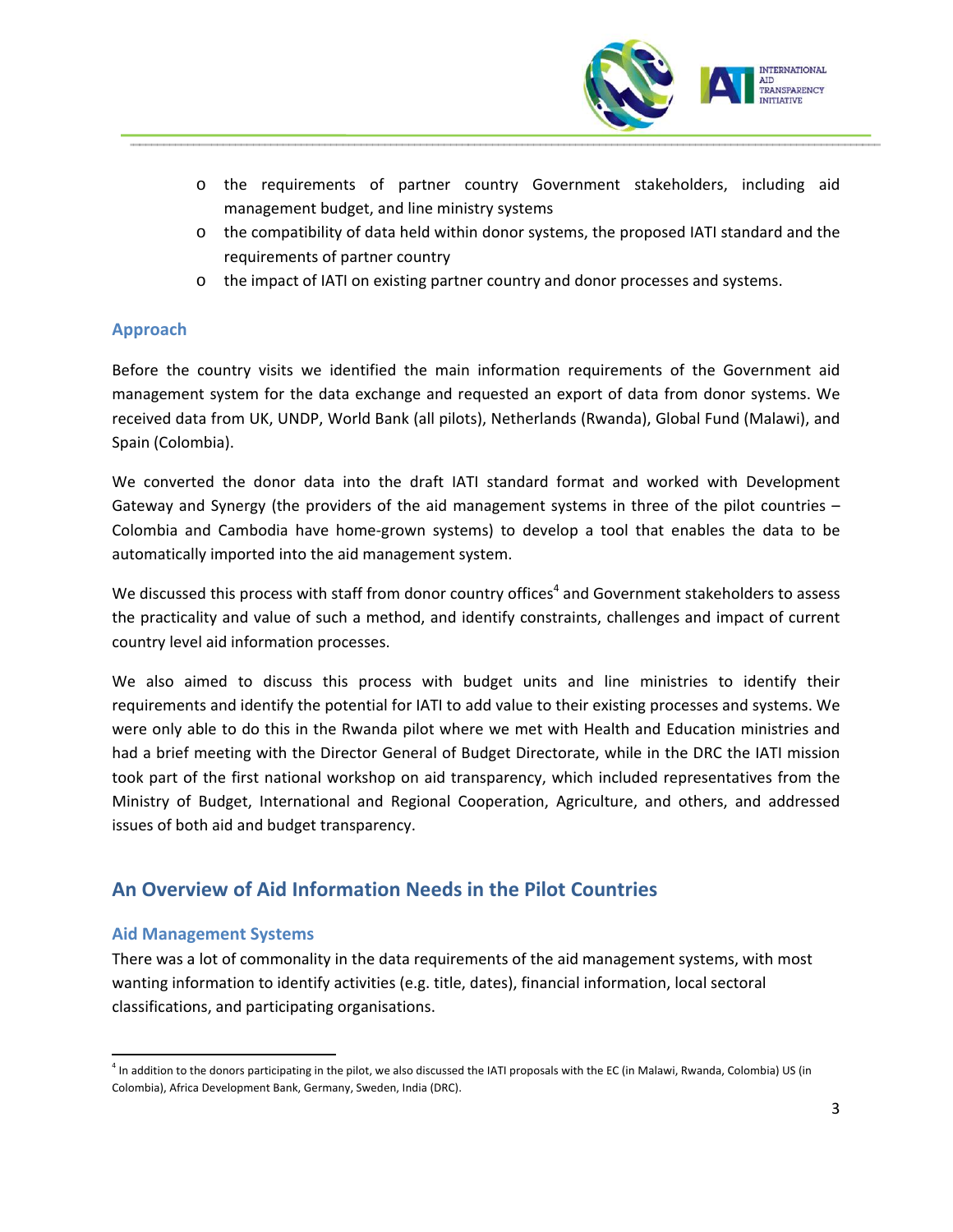

There were also differences in the emphasis and level of detail required ‐ some are very focused on getting accurate, timely financial figures on past spend, some on future spend, whilst others are more focused on getting better information on what activities are trying to achieve (objectives, targeted beneficiaries) and which areas they target (geo coding is very important to some).

## **Budget information needs and alignment**

The pilots did not investigate the important issue of budget alignment in as much detail as had been hoped through detailed discussions with budget units, but as expected, budget alignment was a key priority<sup>[5](#page-3-0)</sup>. The classifications used within Rwanda, Malawi & DRC AIMS are all aligned with budget classifications and this was seen as important.

It should be noted that classification alignment is not the only issue of importance – indeed in three of the AIMS we worked with this, the classifications used are already alignment with budget but the data is still not routinely used There are other information needs that are equally important such as:

- Timeliness of information
- Expenditure and details of counterpart funding
- Details of forward spending plans
- More details about what the money is being spent on (e.g. consultancy, goods, travel).

The TAG budget group will take this work forward.

### **Line ministries**

These ministries also require data from donors such as more detailed spending breakdown (what is being spent on consultants? travel?), unit/admin costs, the ability to trace money to ensure it goes to intended beneficiary, what money is coming into the country, what the priority areas are, more qualitative information (strategies, policies, project descriptions, output/results indicators).

## **Donor Systems and Access to Data**

Data was provided by five donors. For two of these, World Bank and UK, we took data directly from project databases on their website. As both donors make this available as a raw data download, we were able to easily translate this into the IATI XML format<sup>[6](#page-3-1)</sup>. This also meant providing this data for the pilots was no additional work for these donors.

UNDP, Global Fund, Spain and Netherlands both provided data via spreadsheets. This was a relatively simple task for most, with no significant problems being reported. Again, we were able to develop a tool

<span id="page-3-0"></span><sup>&</sup>lt;sup>5</sup> Budget alignment was much less of an issue in Colombia where aid represents a very small percentage of the national budget. Here the priority was getting better information about the objectives of aid activities, and who (beneficiaries) and where (geographic location) aid was being targeted

<span id="page-3-1"></span><sup>&</sup>lt;sup>6</sup> We have created an online tool to do this in real-time, see [http://www.iatidata.org](http://www.iatidata.org/)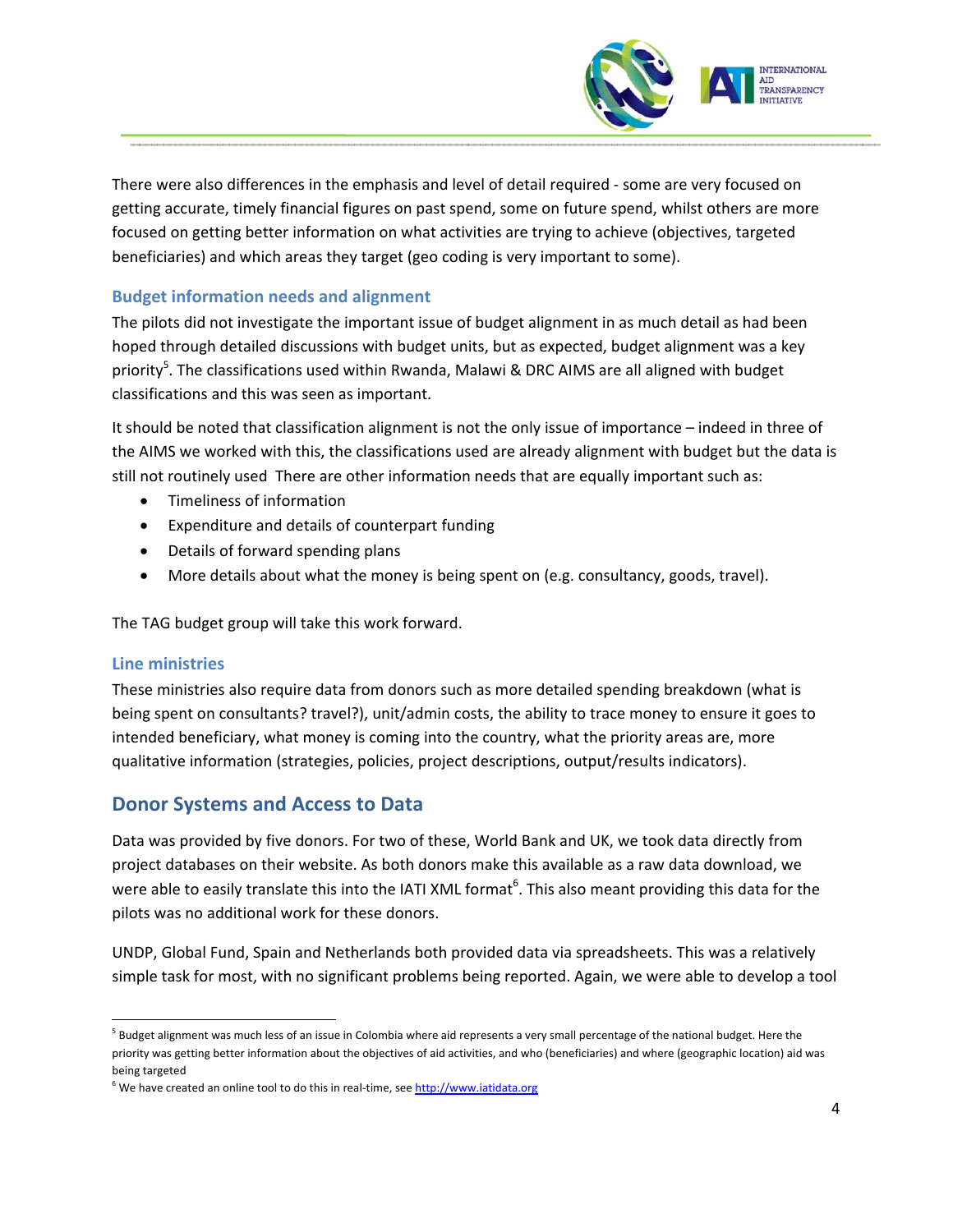

to automatically translate the data into IATI format relatively easily. As a result, we now have translation tools that enable data translation from all these HQ systems.

## **Coverage of data**

For the pilots, we were unable to get a comprehensive set of data from donor systems. This was either due to unresolved disclosure policies or time constraints on behalf of the donor. The data we received covered most of the core types of data required by the aid management systems – including most of the data that requires regular updating as it changes frequently. . The main data areas not covered were: Country specific data (e.g. sub‐national geographic information and budget classifications/sectors), and dates commitments and disbursements.

# **Country Aid Information Management Practices**

Current aid information management processes are time consuming and frustrating for both Government and donor staff. It should be noted that, although providing information to AIMS is considered an important function of donor country offices, the awareness of IATI was extremely low.

Most donors participating in the pilots access centralized project and financial systems in HQ and use data from these systems for reporting to Government systems<sup>[7](#page-4-0)</sup>. Typically a donor staff member runs a report and then uses the data to manually enter the data either directly into the system or into a spreadsheet template. This can be a time consuming process and is error prone.

This process is complemented by significant time spent by the Government unit managing the AIMS on reminding donors to report, providing support and (in some cases) manually entering the data.

# **Results from the pilot**

## **Developing a common format for donor data**

We were able to successfully convert all donor data to the proposed IATI XML data format. This involved mapping the donor data to the IATI structure, changing the structure and name of some of the data, and in some cases translating the data itself so it is consistent with IATI and comparable with other donors' data (e.g. so all activity status categories are consistent). On the whole, this was a relatively straightforward exercise, but it highlights the need for a glossary to further clarify the definitions.

### **Data Exchange**

<span id="page-4-0"></span> $<sup>7</sup>$  In Colombia we found that both Spain (AECID) and US country offices had their own systems which they maintain and use for AIMS reporting</sup>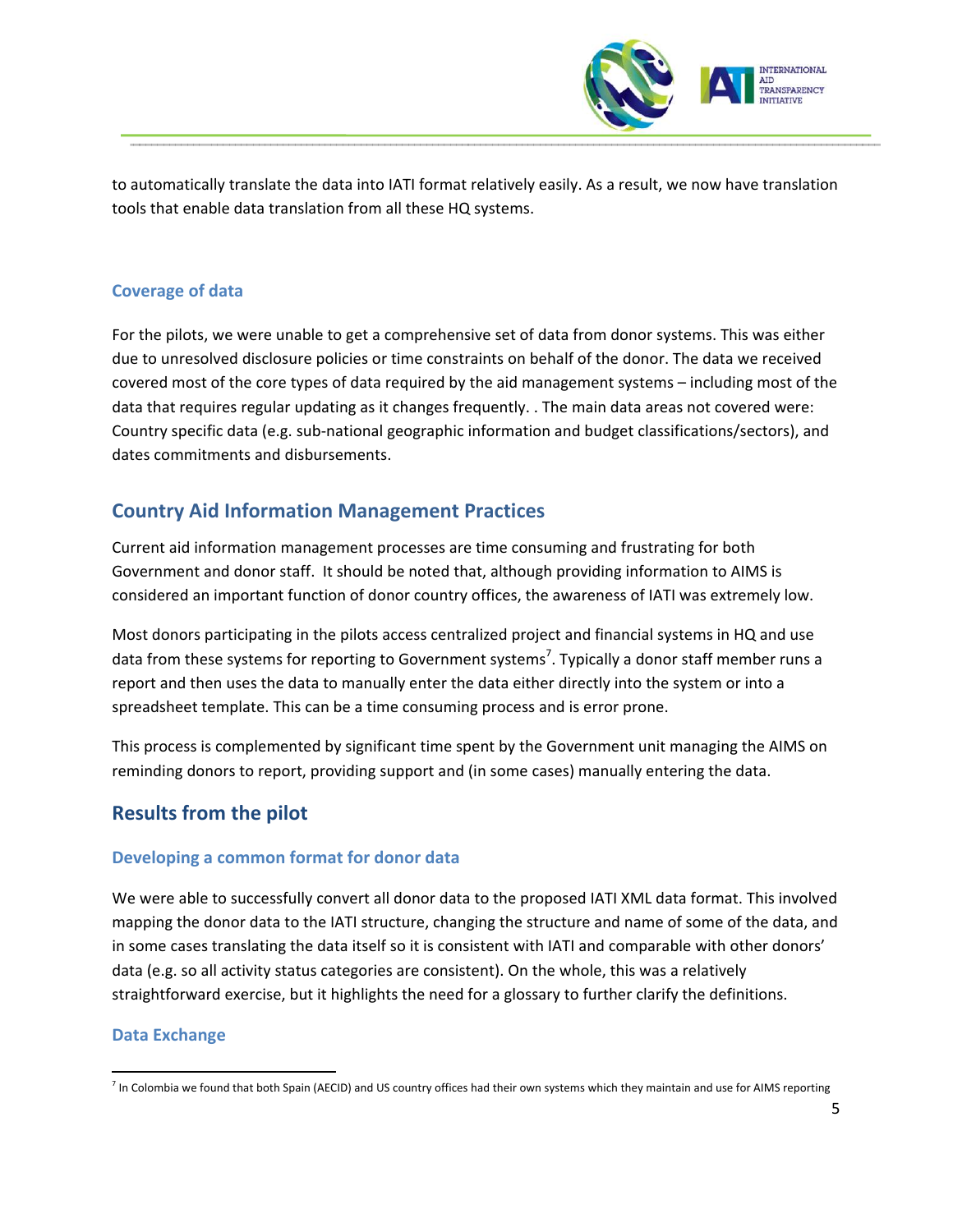

Once we had the data in IATI format, we were able to successfully import the data from all donors into test versions of the AIMS. This served to prove it is feasible a) to develop a common standard format that can incorporate data from multiple donor systems and country systems, and b) to automatically exchange data between donor systems and country systems using the IATI standard as a 'middle layer'.

The advantage of having one common standard data format also becomes clear when data exchange is considered on any scale. This approach means that AIMS only need to understand and convert one data format (the IATI format) rather than one for each donor. Likewise, donors only need to provide data in one format rather than one for each country system; after we had done the data conversion once for each donor and for each pilot country system it was simple to replicate for subsequent pilots. The economies of scale are significant when considering potentially hundreds of data providers and data users.

These benefits are amplified by the fact that many of the AIMS use the same software (currently most AIMS are ether Development Gateway's AMP or Synergy's DAD, and Colombia's mapa de cooperación internacional is being considered by a number of Latin American countries), which should further reduce the effort required to modify systems to use IATI data.

# **Compatibility of data**

There are three compatibility issues we considered during the pilots:

- 1. The alignment between the 'unit of aid' used in donor and country systems (how is a project defined?)
- 2. The compatibility of the data structures that exist within IATI, donor systems and country systems (e.g. what type of data is captured about disbursements)
- 3. The consistency of the data itself between donor and country systems (e.g. are the project titles and dates the same in donor and country systems?)

Most importantly, there was generally **a good level of comparability around the 'unit of aid'** used within donor systems and country systems – the projects as defined in donor systems were typically the same – or easily mapped to - the projects within the AIMS. There were some exceptions that require further work.

**The compatibility of data structures between donor systems, IATI, and country systems was good**. A majority of data areas either accurately match or have minor discrepancies that are easily solvable. However, there are some areas worth highlighting and reflecting in discussions around the design of IATI and within donor agencies, e.g. whether some 'aid type' is related to the activity as a whole or for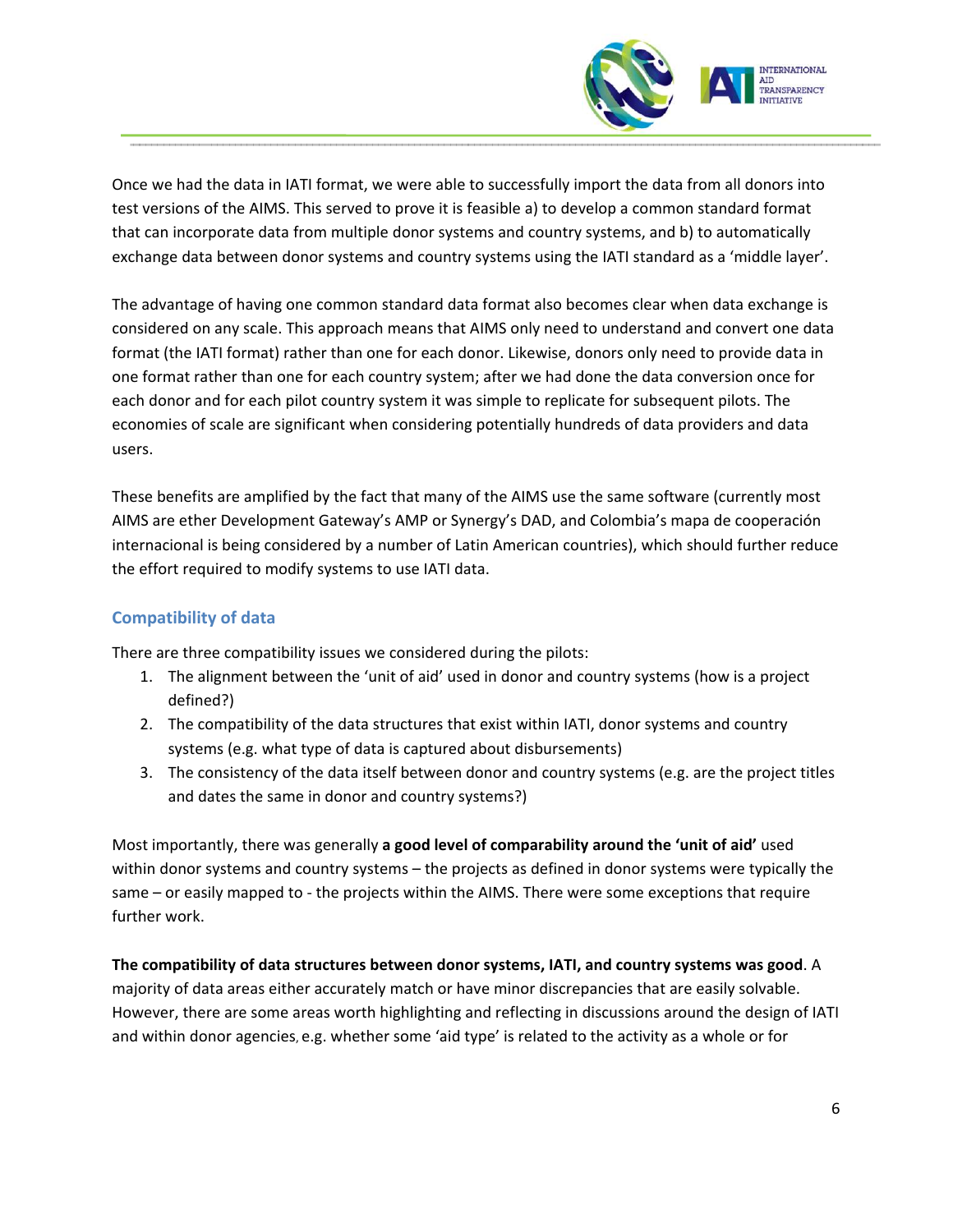

specific financial transactions within the activity $^8$  $^8$ . There were few areas that the full IATI proposals didn't cover. The most obvious omission from IATI was details of beneficiaries (type & number). This was, however, being provided by donors at country level

**When comparing activity records from donor and country systems side by side we found the data held was largely consistent,** but there were noticeable inconsistencies for some donors (e.g. dates, commitment/disbursement values, status, language). Further analysis and discussion suggests these differences are due to irregular update schedules for country systems, rather than any more fundamental reasons. This was further complicated as we were working with aggregated data from donor systems, so it was hard to align financial data.

A further challenge with ensuring consistent data is naming conventions used, for example for organizations. This emphasizes the importance of having standard classification lists defined and used within IATI.

In addition to the need of AIMS, other stakeholders such as line ministries and budget unit expressed the need for data not currently captured by the AIMS. Some of this is proposed to be covered by IATI, some of it is not:

- The areas that are covered by IATI proposals include: Results; expenditure details; information to enable traceability; counterpart funding, projects implemented through NGOs
- The areas that are not currently covered by IATI proposals include: Admin costs / unit cost; details of where money is going (% arriving in country).

# **Conclusions**

# **Added value of IATI**

There was consensus amongst all stakeholders that IATI has the potential to add significant value to existing aid information systems and processes. We heard the following opportunities:

## **For partner country Governments as a whole**

- **Political pressure:** IATI will raise the profile of the importance and value of providing information on donor aid flows. This should add political pressure and incentive.
- **Greater breadth of information:** IATI‐standard reporting could extend the breadth of data stored in the AIMS and make it more useful to line ministries.
- **Consistency:** If all country systems use IATI data as their source, there will be greater consistency of data being used across Government and within the country.

<span id="page-6-0"></span>  $8$  Note that the revised IATI standard now has flexibility to incorporate aid type at both levels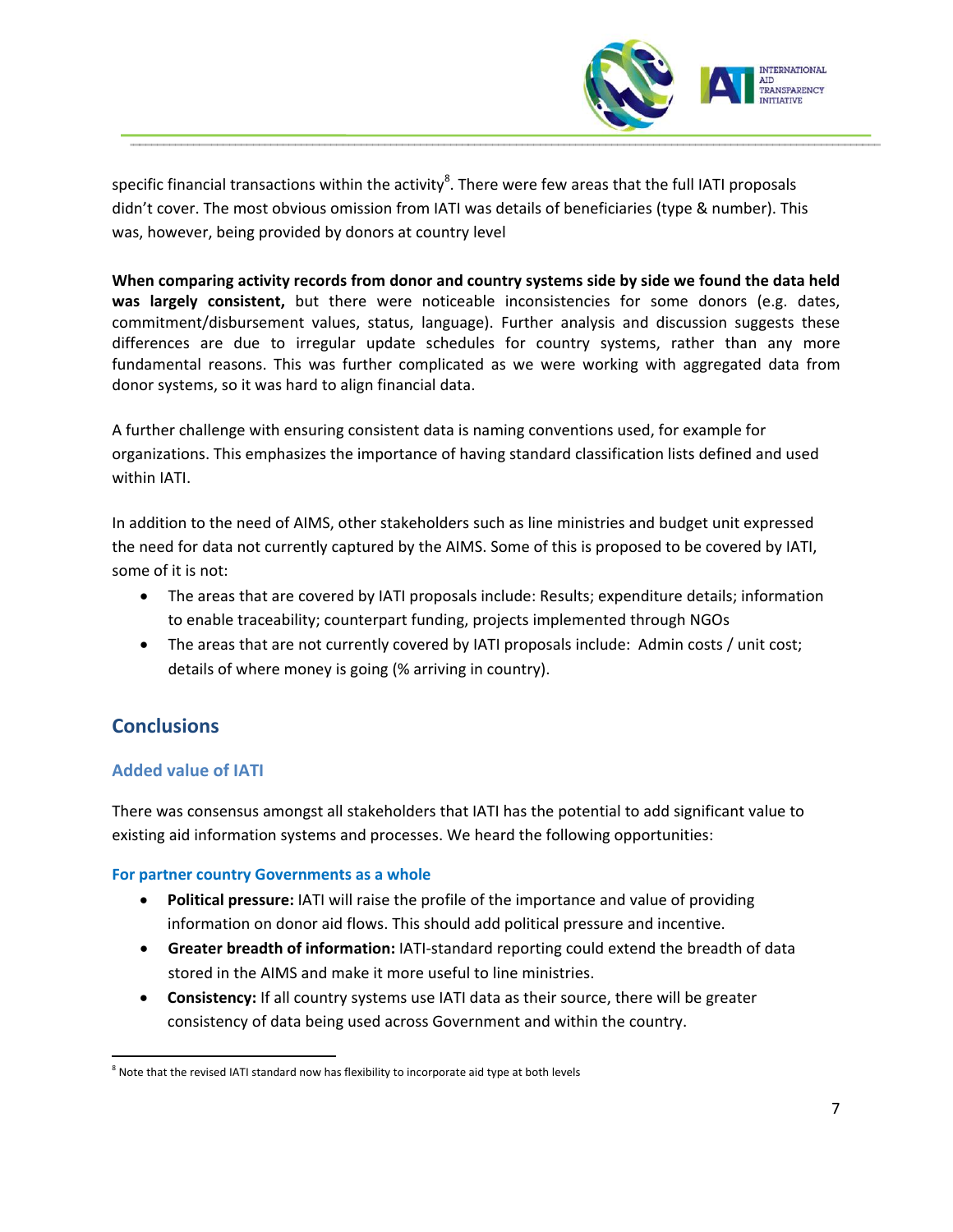

• **Clear implementation framework:** agree a common framework for public disclosure of information by donors, which will enhance country‐level reporting arrangements and processes.

## **For aid management units that manage AIMS**

- Automatic data exchange would:
	- o **Improve the regularity, timeliness and accuracy of data**. Reducing some of the barriers for others in Government to use the system
	- o **Significant time saving:** Currently continual persuasive input and support is required from ministry staff to update data. IATI could systematise these procedures.
- **Better data**: Data that is currently challenging to get (e.g. future year budget plans for projects) should be made available. IATI should also provide a mechanism for handling multi‐funded projects effectively.
- **Wider range of data sources**: e.g. data about donor projects funded through HQ, donors with no country presence, and projects implemented by NGO.
- **Greater breadth of information:** Data that is not currently captured would be made available.
- **Multi‐funded projects:** IATI can help manage information flow for multi‐funded projects by implementing a global identifier and protocols for the lead donor. This needs to be fully defined.

#### **Donors**

- **Significant time saving:** All donors stated that the large amount of time taken to report the information on a quarterly basis was a significant barrier to effective reporting. Nearly all donors agreed that the ability to report directly from donor systems would be feasible, much more efficient and lead to more accurate data.
- **Reduced parallel reporting:** Most donors said they report similar data to different Government actors, and agreed the IATI approach had the potential to limit this practice.
- **Greater consistency:** The multiple databases that currently exist all have 'different versions of the truth' and are usually inconsistent with donor systems which can cause problems. IATI could help resolve this.

### **Concerns, constraints and lessons for IATI**

- **IATI & current donor system limitations**: IATI does not currently cover all the information needed and it is likely that IATI will only ever cover 80‐90% of what is required. Additionally, it is clear that although donor systems have much of the data required at country level, they do not have it all. This means, in the short term at least, manual reporting of data will have to continue in addition to any automated exchange.
- **IATI alone is not enough:** IATI can offer significant value to country aid information management processes, however, those processes and systems need to adapt and there will be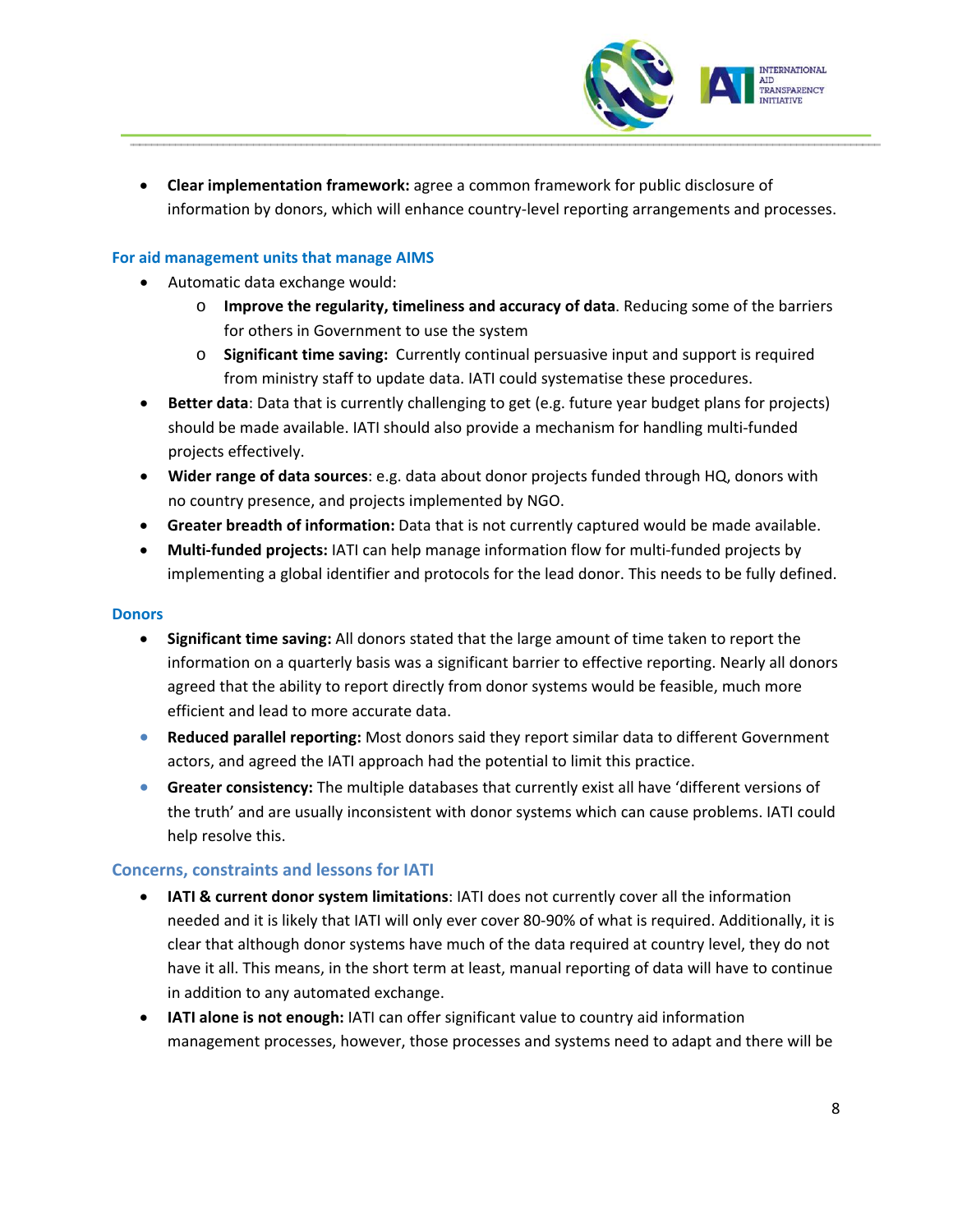

costs involved<sup>[9](#page-8-0)</sup>. It should also be noted that inevitably many of the issues that exist are beyond those of information availability and access to systems, and involve usual challenges of joined‐ up working across organisation boundaries and the conflicting incentives of different stakeholders.

- **Data compatibility:** The pilots demonstrated that the data held within donor systems and country systems was compatible with each other. However, there are inconsistencies and some challenges. We will need to bear in mind that these are not going to change overnight and there may be a period of adjustment to align some data elements.
- **Reference codes:** Standard reference codes that identify common classification data are an essential part of the IATI standard. This means that when data such as country or aid type is published there will be a common code in addition to the text (e.g. Ivory Coast will also be identified by the code CI, therefore if some use Cote d'Ivoire, the code CI is common). Integration with other systems will be extremely challenging without having these established.
- **Dates for financial transactions:** The aggregated financial data provided for commitments and disbursements are not detailed enough to meet the systems needs. Dates are essential for commitments and disbursements to enable financial years to be identified correctly.

# **Impact on local processes – what needs to be done to ensure IATI is effective**

To achieve these potential benefits, there are some changes to the systems, processes and information management practices that would be necessary:

- **Validation**: Consideration needs to be given to whether and how data being imported directly from IATI data (e.g. donor systems) should be validated before it is published on the live system. Most (not all) donors wanted the chance to validate the data before it was published.
- **Manual updates will still be necessary:** as indicated above, depending on the scope of the finally agreed standards, a mix of manual and automated updates is likely to be necessary. Consideration therefore needs to be given to how will data be overwritten (e.g. if a data item is manually updated on AIMS, in some cases it may be undesirable to overwrite it with latest donor data from IATI).
- **Costs for technical work:** Some further technical development work will be required to allow AIMS to import IATI data effectively. This will incur costs.

# **Recommendations**

<span id="page-8-0"></span> $9$  These specific requirements and costs for system modification are yet to be determined, however, early indications are that these will be less than \$50K